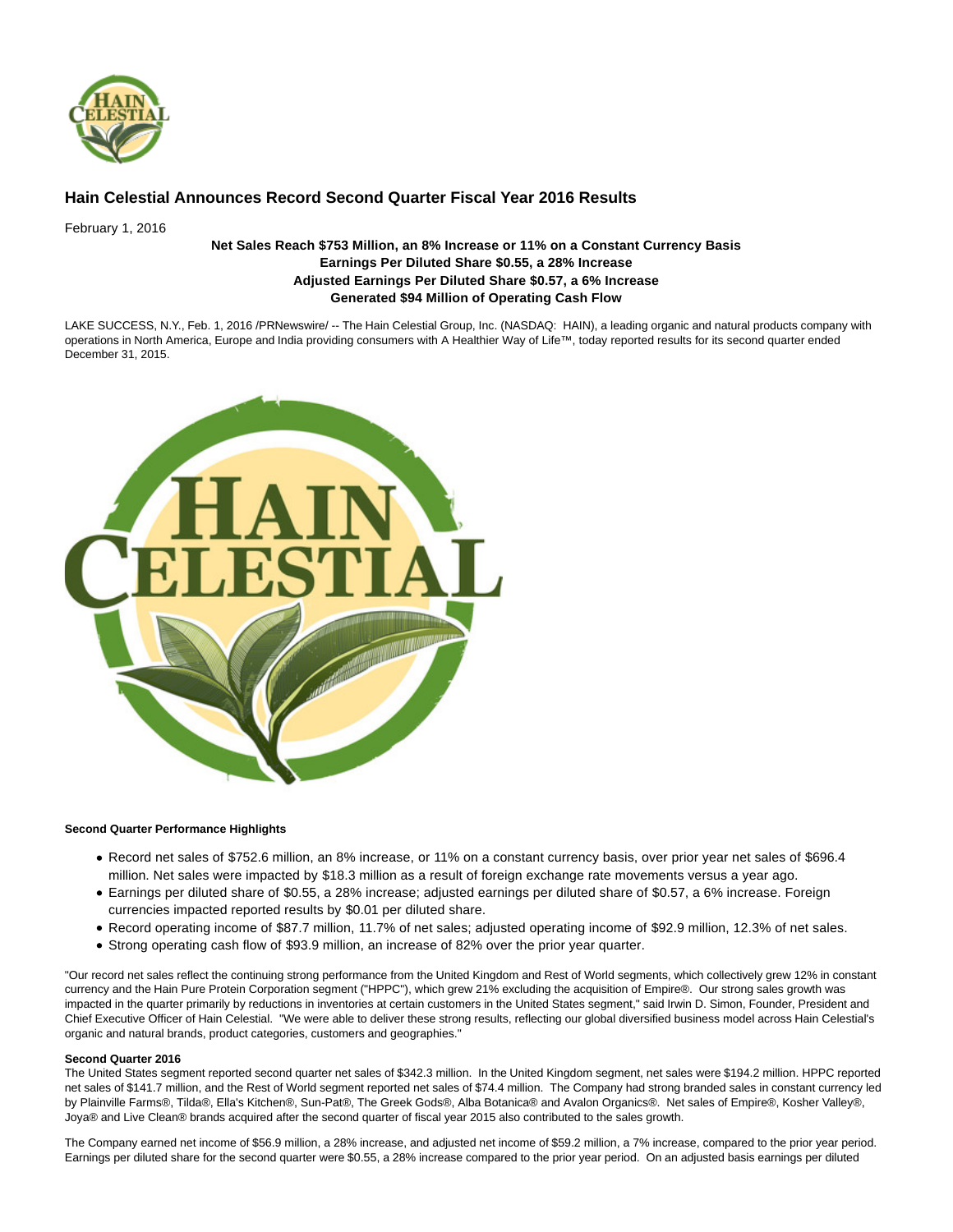share for the second quarter were \$0.57, a 6% increase compared to the prior year period. Refer to Non-GAAP Financial Measures in this press release for reconciliations.

"Hain Celestial continues to be at the forefront of the evolution around changing consumer trends in consumer packaged goods with a strong global brand portfolio in key growth categories. We are uniquely positioned to satisfy the health and wellness needs of consumers with our leading natural and organic products as we work to deliver increased shareholder value," concluded Irwin Simon.

# **Fiscal Year 2016 Guidance**

The Company reiterated its fiscal year 2016 guidance expectations of:

- Total net sales range of \$2.90 billion to \$3.04 billion, an increase of approximately 7% to 12% as compared to fiscal year 2015, and
- Earnings per diluted share range of \$1.95 to \$2.10, an increase of approximately 4% to 12% as compared to fiscal year 2015.

With respect to the cadence of the second half of the Company's fiscal year financial results, the Company expects net sales to be slightly lower in the third quarter as compared to the fourth quarter, while 42% to 46% of the Company's second half earnings will be in the third quarter and the balance in the fourth quarter.

Guidance is provided on a non-GAAP basis and excludes acquisition-related expenses, integration and restructuring charges, start-up costs, unrealized net foreign currency gains or losses, reserves for litigation matters and other non-recurring items, including any product recalls or market withdrawals, that have been or may be incurred during the Company's fiscal year 2016, which the Company will continue to identify as it reports its future financial results. Guidance excludes the impact of any future acquisitions.

# **Segment Results**

The Company's operations are managed into the following segments: United States, United Kingdom, HPPC and Rest of World (comprised of Canada and Continental Europe).

The following is a summary of results for the three and six months ended December 31, 2015 by reportable segment:

| (dollars in thousands)                                   | <b>United</b><br><b>States</b> | <b>United</b><br>Kingdom | <b>Hain Pure</b><br>Protein |     | Rest of<br>World |    | Corporate/<br>Other      |    | Total   |
|----------------------------------------------------------|--------------------------------|--------------------------|-----------------------------|-----|------------------|----|--------------------------|----|---------|
| <b>NET SALES</b>                                         |                                |                          |                             |     |                  |    |                          |    |         |
| Net sales - Three months ended $12/31/15$ <sup>(1)</sup> | \$<br>342,298                  | \$<br>194,226            | \$<br>141,706               | \$  | 74,359           | \$ |                          | \$ | 752,589 |
| Net sales - Three months ended 12/31/14                  | \$<br>353,969                  | \$<br>200,797            | \$<br>86,216                | \$. | 55,401           | \$ |                          | S  | 696,383 |
| Non-GAAP Adjustments (2)                                 | \$<br>5,331                    | \$                       | \$                          |     |                  | \$ | $\overline{\phantom{a}}$ | S  | 5,331   |
| Adjusted net sales - Three months ended 12/31/14         | \$<br>359,300                  | \$<br>200,797            | \$<br>86,216                | \$  | 55,401           | \$ | $\blacksquare$           | \$ | 701,714 |
| % change - FY'16 net sales vs. FY'15 adjusted net        |                                |                          |                             |     |                  |    |                          |    |         |
| sales                                                    | $-4.7%$                        | $-3.3%$                  | 64.4%                       |     | 34.2%            |    |                          |    | 7.3%    |
| <b>OPERATING INCOME</b>                                  |                                |                          |                             |     |                  |    |                          |    |         |
| Three months ended 12/31/15                              |                                |                          |                             |     |                  |    |                          |    |         |
| Operating income                                         | \$<br>50,221                   | \$<br>18,768             | \$<br>18,125                | \$  | 4,689            | \$ | (4,081)                  | \$ | 87,722  |
| Non-GAAP Adjustments (2)                                 | \$<br>1,800                    | \$                       | \$<br>841                   | \$  |                  | S  | 2,498                    | \$ | 5,139   |
| Adjusted operating income                                | \$<br>52,021                   | \$<br>18,768             | \$<br>18,966                | \$  | 4,689            | \$ | (1,583)                  | \$ | 92,861  |
| Adjusted operating income margin                         | 15.2%                          | 9.7%                     | 13.4%                       |     | 6.3%             |    |                          |    | 12.3%   |
| Three months ended 12/31/14                              |                                |                          |                             |     |                  |    |                          |    |         |
| Operating income                                         | \$<br>55,591                   | \$<br>12,263             | \$<br>7,715                 | \$  | 5,613            | \$ | (7, 170)                 | \$ | 74,012  |
| Non-GAAP Adjustments (2)                                 | 7,555                          | \$<br>5,189              | \$                          |     |                  |    | 627                      | \$ | 13,371  |
| Adjusted operating income                                | 63,146                         | \$<br>17,452             | \$<br>7,715                 | \$  | 5,613            | \$ | (6, 543)                 | \$ | 87,383  |
| Adjusted operating income margin                         | 17.6%                          | 8.7%                     | 8.9%                        |     | 10.1%            |    |                          |    | 12.5%   |

(1) There were no Non-GAAP adjustments to net sales for the three months ended 12/31/15

(2) See accompanying table of "Reconciliation of GAAP Results to Non-GAAP Measures"

| (dollars in thousands)                                  |    | United<br><b>States</b> | <b>United</b><br>Kingdom |     | <b>Hain Pure</b><br>Protein |     | <b>Rest of</b><br>World | Corporate/<br>Other            |     | <b>Total</b> |
|---------------------------------------------------------|----|-------------------------|--------------------------|-----|-----------------------------|-----|-------------------------|--------------------------------|-----|--------------|
| <b>NET SALES</b>                                        |    |                         |                          |     |                             |     |                         |                                |     |              |
| Net sales - Six months ended $12/31/15$ <sup>(1)</sup>  | \$ | 673.511                 | \$<br>359.580            | \$  | 265.694                     | \$  | 140.992                 | \$<br>$\overline{\phantom{0}}$ | \$  | 1,439,777    |
| Net sales - Six months ended 12/31/14                   | \$ | 690.884                 | \$<br>373.076            | \$  | 156,886                     | \$  | 106.794                 | \$<br>$\overline{\phantom{0}}$ | \$  | ,327,640     |
| Non-GAAP Adjustments (2)                                |    | 15,773                  | \$                       |     |                             |     | 928                     | \$                             | S   | 16,701       |
| Adjusted net sales - Six months ended 12/31/14          | S  | 706,657                 | \$<br>373,076            | \$. | 156,886                     |     | 107.722                 | -                              | \$  | ,344,341     |
| % change - FY'16 net sales vs. FY'15 adjusted net sales |    | $-4.7%$                 | $-3.6%$                  |     | 69.4%                       |     | 30.9%                   |                                |     | 7.1%         |
| <b>OPERATING INCOME</b>                                 |    |                         |                          |     |                             |     |                         |                                |     |              |
| Six months ended 12/31/15                               |    |                         |                          |     |                             |     |                         |                                |     |              |
| Operating income                                        | \$ | 94.687                  | \$<br>28.972             | \$  | 28.396                      | \$  | 6.784                   | \$<br>(13, 649)                | \$  | 145,190      |
| Non-GAAP Adjustments (2)                                | S  | 3.897                   | \$<br>1.020              | \$  | 886                         | \$. | 514                     | \$<br>4,592                    | \$. | 10,909       |
| Adjusted operating income                               | \$ | 98,584                  | \$<br>29,992             | \$  | 29,282                      | \$  | 7,298                   | \$<br>(9,057)                  | \$  | 156.099      |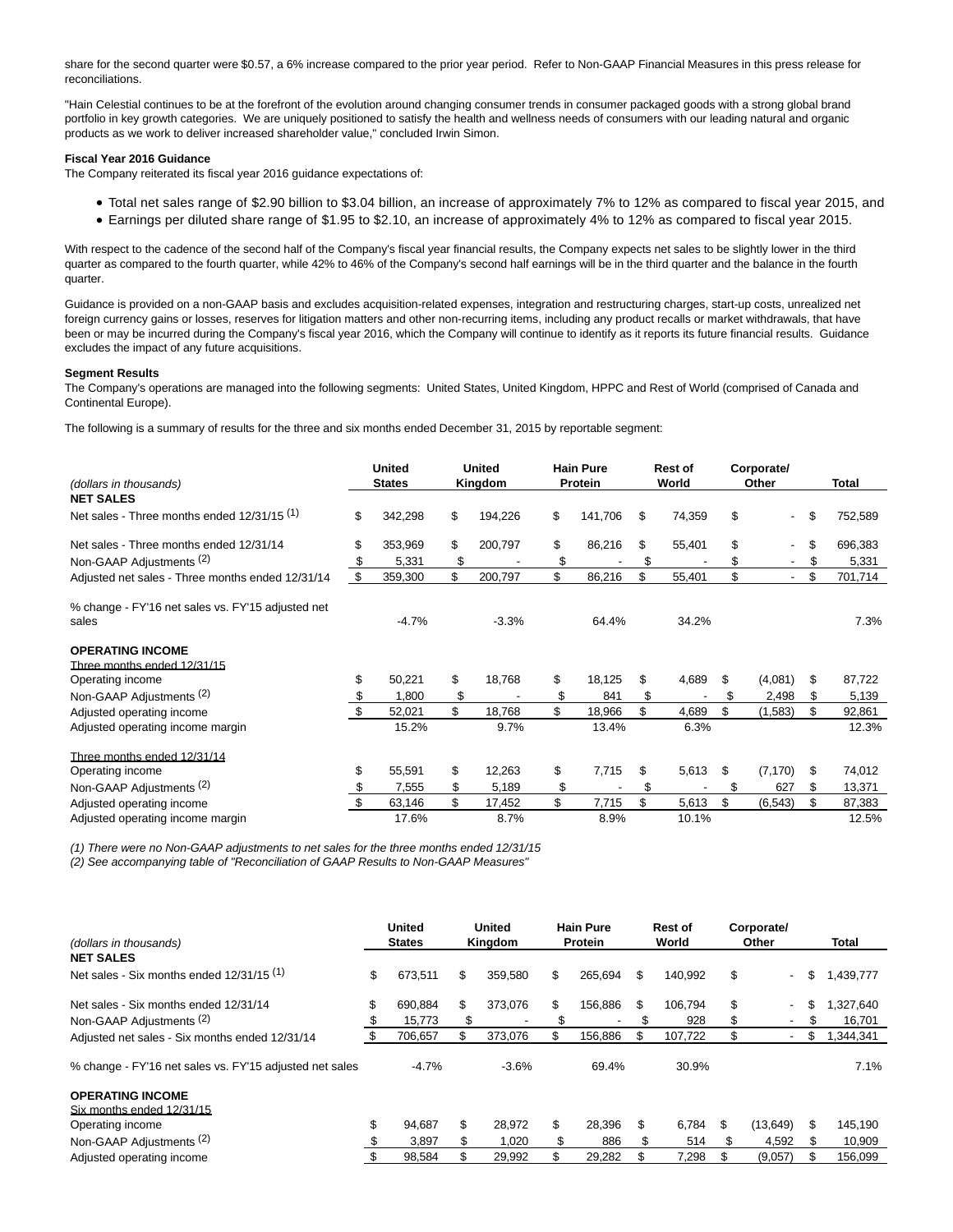| Adjusted operating income margin | 14.6%   | 8.3%         | 11.0%  | 5.2%  |          | 10.8%   |
|----------------------------------|---------|--------------|--------|-------|----------|---------|
| Six months ended 12/31/14        |         |              |        |       |          |         |
| Operating income                 | 85.181  | \$<br>17.858 | 11.534 | 6.248 | (17.982) | 102.839 |
| Non-GAAP Adjustments (2)         | 30.358  | 8.164        | 140    | 2.187 | 2.496    | 43.345  |
| Adjusted operating income        | 115,539 | 26.022       | 11,674 | 8.435 | (15.486) | 146.184 |
| Adjusted operating income margin | 16.4%   | 7.0%         | 7.4%   | 7.8%  |          | 10.9%   |

(1) There were no Non-GAAP adjustments to net sales for the six months ended 12/31/15

(2) See accompanying table of "Reconciliation of GAAP Results to Non-GAAP Measures"

# **Webcast**

Hain Celestial will host a conference call and webcast at 4:30 PM Eastern Time today to review its second quarter fiscal year 2016 results. The conference call will be webcast and available under the Investor Relations section of the Company's website a[t www.hain.com.](http://www.hain.com/)

# **The Hain Celestial Group, Inc.**

The Hain Celestial Group (NASDAQ: HAIN), headquartered in Lake Success, NY, is a leading organic and natural products company with operations in North America, Europe and India. Hain Celestial participates in many natural categories with well-known brands that include Celestial Seasonings®, Earth's Best®, Ella's Kitchen®, Terra®, Garden of Eatin'®, Sensible Portions®, Health Valley®, Arrowhead Mills®, MaraNatha®, SunSpire®, DeBoles®, Casbah®, Rudi's Organic Bakery®, Gluten Free Café™, Hain Pure Foods®, Spectrum®, Spectrum Essentials®, Walnut Acres Organic®, Imagine®, Almond Dream®, Rice Dream®, Soy Dream®, WestSoy®, The Greek Gods®, BluePrint®, FreeBird®, Plainville Farms®, Empire®, Kosher Valley®, Yves Veggie Cuisine®, Europe's Best®, Cully & Sully®, New Covent Garden Soup Co.®, Johnson's Juice Co.®, Farmhouse Fare®, Hartley's®, Sun-Pat®, Gale's®, Robertson's®, Frank Cooper's®, Linda McCartney®, Lima®, Danival®, Joya®, Natumi®, GG UniqueFiber®, Tilda®, JASON®, Avalon Organics®, Alba Botanica®, Live Clean® and Queen Helene®. Hain Celestial has been providing A Healthier Way of Life™ since 1993. For more information, visitwww.hain.com.

### **Safe Harbor Statement**

Certain statements contained in this press release constitute "forward-looking statements" within the meaning of the Private Securities Litigation Reform Act of 1995. Forward-looking statements are predictions based on expectations and projections about future events, and are not statements of historical fact. You can identify forward-looking statements by the use of forward-looking terminology such as "plan", "continue", "expect", "anticipate", "intend", "predict", "project", "estimate", "likely", "believe", "might", "seek", "may", "remain", "potential", "can", "should", "could", "future" and similar expressions, or the negative of those expressions. These forward-looking statements include the Company's beliefs or expectations relating to the Company's guidance for net sales and earnings per diluted share for fiscal year 2016. Such forward-looking statements involve known and unknown risks, uncertainties, and other factors which may cause the actual results, levels of activity, performance or achievements of the Company, or industry results, to be materially different from any future results, levels of activity, performance or achievements expressed or implied by such forward-looking statements. Such factors include, among others, general economic and financial market conditions; competition; our ability to respond to changes and trends in customer and consumer demand, preferences and consumption; our reliance on third party distributors, manufacturers and suppliers; the consolidation or loss of a significant customer; our ability to introduce new products and improve existing products; availability and retention of key personnel; our ability to effectively integrate our acquisitions; our ability to successfully consummate any proposed divestitures; liabilities arising from potential product recalls, market withdrawals or product liability claims; outbreaks of diseases or food-borne illnesses; potential litigation; the availability of organic and natural ingredients; our ability to manage our supply chain effectively; changes in fuel, raw material and commodity costs; effects of climate change on our business and operations; our ability to offset input cost increases; the interruption, disruption or loss of operations at one or more of our manufacturing facilities; the loss of one or more of our independent co-packers; the disruption of our transportation systems; risks associated with expansion into countries in which we have no prior operating experience; risks associated with our international sales and operations, including foreign currency risks; impairment in the carrying value of our goodwill or other intangible assets; our ability to use our trademarks; reputational damage; changes in, or the failure to comply with, government laws and regulations; liabilities or claims with respect to environmental matters; our reliance on independent certification for our products; a breach of security measures; our reliance on our information technology systems; effects of general global capital and credit market issues on our liquidity and cost of borrowing; potential liabilities not covered by insurance; the ability of joint venture investments to successfully execute business plans; dilution in the value of our common shares; and the other risks detailed from time-to-time in the Company's reports filed with the Securities and Exchange Commission, including the annual report on Form 10-K for the fiscal year ended June 30, 2015. As a result of the foregoing and other factors, no assurance can be given as to the future results, levels of activity and achievements of the Company, and neither the Company nor any person assumes responsibility for the accuracy and completeness of these statements.

#### **Non-GAAP Financial Measures**

This press release and the accompanying tables include non-GAAP financial measures, including adjusted operating income, adjusted income, adjusted income per diluted share, adjusted EBITDA (defined below) and operating free cash flow. The reconciliations of these non-GAAP financial measures to the comparable GAAP financial measures are presented in the tables "Reconciliation of GAAP Results to Non-GAAP Measures" for the three months and six months ended December 31, 2015 and 2014 and in the paragraphs below. Management believes that the non-GAAP financial measures presented provide useful additional information to investors about current trends in the Company's operations and are useful for period-over-period comparisons of operations. These non-GAAP financial measures should not be considered in isolation or as a substitute for the comparable GAAP measures. In addition, these non-GAAP measures may not be the same as similar measures provided by other companies due to potential differences in methods of calculation and items being excluded. They should be read only in connection with the Company's Consolidated Statements of Income presented in accordance with GAAP.

The Company defines adjusted EBITDA as net income (a GAAP measure) before income taxes, net interest expense, depreciation and amortization, impairment of long lived assets, equity in the earnings of non-consolidated affiliates, stock based compensation, acquisition-related expenses, including integration and restructuring charges, and other non-recurring items. The Company's management believes that this presentation provides useful information to management, analysts and investors regarding certain additional financial and business trends relating to its results of operations and financial condition. In addition, management uses this measure for reviewing the financial results of the Company and as a component of performance-based executive compensation.

For the three months and six months ended December 31, 2015 and 2014, adjusted EBITDA was calculated as follows:

|            |            | <b>3 Months Ended</b> |            |                        |            | <b>6 Months Ended</b> |            |        |
|------------|------------|-----------------------|------------|------------------------|------------|-----------------------|------------|--------|
|            | 12/31/2015 |                       | 12/31/2014 |                        | 12/31/2015 |                       | 12/31/2014 |        |
|            |            |                       |            | (dollars in thousands) |            |                       |            |        |
| Net Income |            | 56.947                |            | 44.575                 |            | 88.249                |            | 63,430 |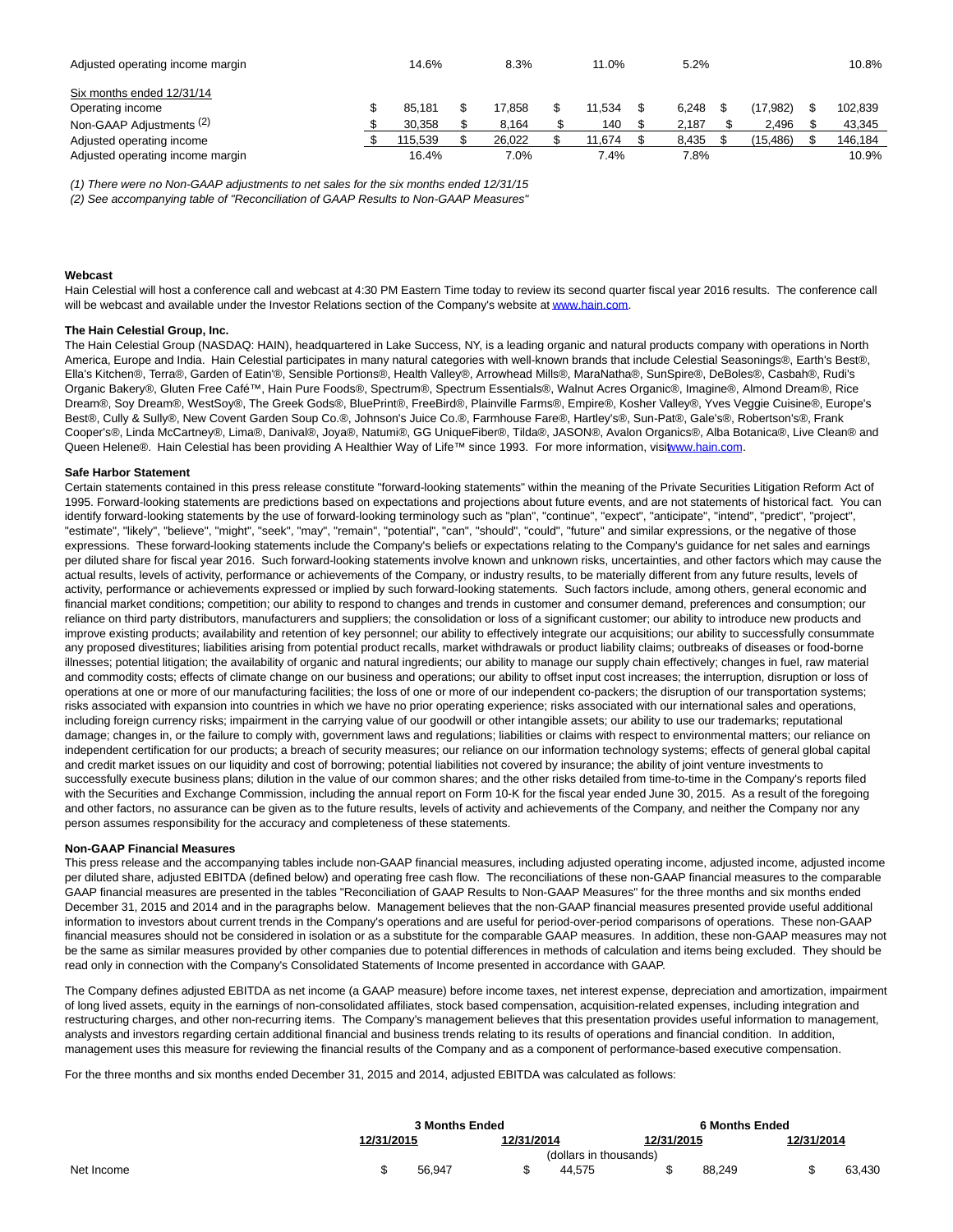| Income taxes                     | 21.379  | 20,931  | 35,761  | 26.997  |
|----------------------------------|---------|---------|---------|---------|
| Interest expense, net            | 5.416   | 5,882   | 11,132  | 11.974  |
| Depreciation and amortization    | 15.843  | 14.322  | 31,409  | 28.902  |
| Equity in earnings of affiliates | 31      | (308)   | (53)    | (328)   |
| Stock based compensation         | 4.010   | 3.060   | 7.279   | 5,999   |
| <b>Subtotal</b>                  | 103.626 | 88.462  | 173.777 | 136.974 |
| Adjustments (a)                  | 5.255   | 13.371  | 10.821  | 38,012  |
| <b>Adjusted EBITDA</b>           | 108.881 | 101.833 | 184.598 | 174,986 |

(a) The adjustments include all adjustments in the table "Reconciliation of GAAP Results to Non-GAAP Measures" except for unrealized currency impacts, gain on disposal of investment held for sale, interest accretion and other items, net and taxes.

The Company defines Operating Free Cash Flow as cash provided from or used in operating activities (a GAAP measure) less capital expenditures. The Company views operating free cash flow as an important measure because it is one factor in evaluating the amount of cash available for discretionary investments. For the six months ended December 31, 2015 and 2014, operating free cash flow was calculated as follows:

|                                            |                          | <b>Six Months Ended</b> |  |  |  |  |  |  |
|--------------------------------------------|--------------------------|-------------------------|--|--|--|--|--|--|
|                                            | 12/31/2015<br>12/31/2014 |                         |  |  |  |  |  |  |
|                                            |                          | (dollars in thousands)  |  |  |  |  |  |  |
| Cash flow provided by operating activities | 99.644                   | 54.251                  |  |  |  |  |  |  |
| Purchases of property, plant and equipment | (41.177)                 | (25, 766)               |  |  |  |  |  |  |
| Operating free cash flow                   | 58,467                   | 28.485                  |  |  |  |  |  |  |

Our operating free cash flow was \$58.5 million for the six months ended December 31, 2015, an increase of \$30.0 million from the six months ended December 31, 2014. The increase in operating free cash flow primarily resulted from an increase in net income and other non-cash items. This was offset partially by an increase in our capital expenditures principally related to the purchase of a new factory location and production equipment in the HPPC segment to accommodate current demand, as well as the expansion of production lines at both our ready-to-heat rice facility in the United Kingdom and our plant-based beverage facilities in Europe to accommodate new products and increased volume.

# **THE HAIN CELESTIAL GROUP, INC. Consolidated Balance Sheets**

(In thousands)

|                                                     | December 31,<br>2015<br>(Unaudited) | June 30,<br>2015 |
|-----------------------------------------------------|-------------------------------------|------------------|
|                                                     |                                     |                  |
| <b>ASSETS</b>                                       |                                     |                  |
| Current assets:                                     |                                     |                  |
| Cash and cash equivalents                           | \$<br>177,100                       | \$<br>166,922    |
| Accounts receivable, net                            | 350,408                             | 320,197          |
| Inventories                                         | 403,318                             | 382,211          |
| Deferred income taxes                               | 21,027                              | 20,758           |
| Prepaid expenses and other current assets           | 49,513                              | 42,931           |
| Total current assets                                | 1,001,366                           | 933,019          |
|                                                     | 382,830                             | 344,262          |
| Property, plant and equipment, net<br>Goodwill, net |                                     |                  |
|                                                     | 1,219,725                           | 1,136,079        |
| Trademarks and other intangible assets, net         | 659,267                             | 647,754          |
| Investments and joint ventures                      | 20,214                              | 2,305            |
| Other assets                                        | 33,458                              | 33,851           |
| <b>Total assets</b>                                 | \$<br>3,316,860                     | \$<br>3,097,270  |
| <b>LIABILITIES AND STOCKHOLDERS' EQUITY</b>         |                                     |                  |
| <b>Current liabilities:</b>                         |                                     |                  |
| Accounts payable                                    | \$<br>280,042                       | \$<br>251,999    |
| Accrued expenses and other current liabilities      | 89,965                              | 79,167           |
| Current portion of long-term debt                   | 41,552                              | 31,275           |
| <b>Total current liabilities</b>                    | 411,559                             | 362,441          |
| Long-term debt, less current portion                | 940,462                             | 812,608          |
| Deferred income taxes                               | 145,984                             | 145,297          |
|                                                     | 4,830                               | 5,237            |
| Other noncurrent liabilities                        |                                     |                  |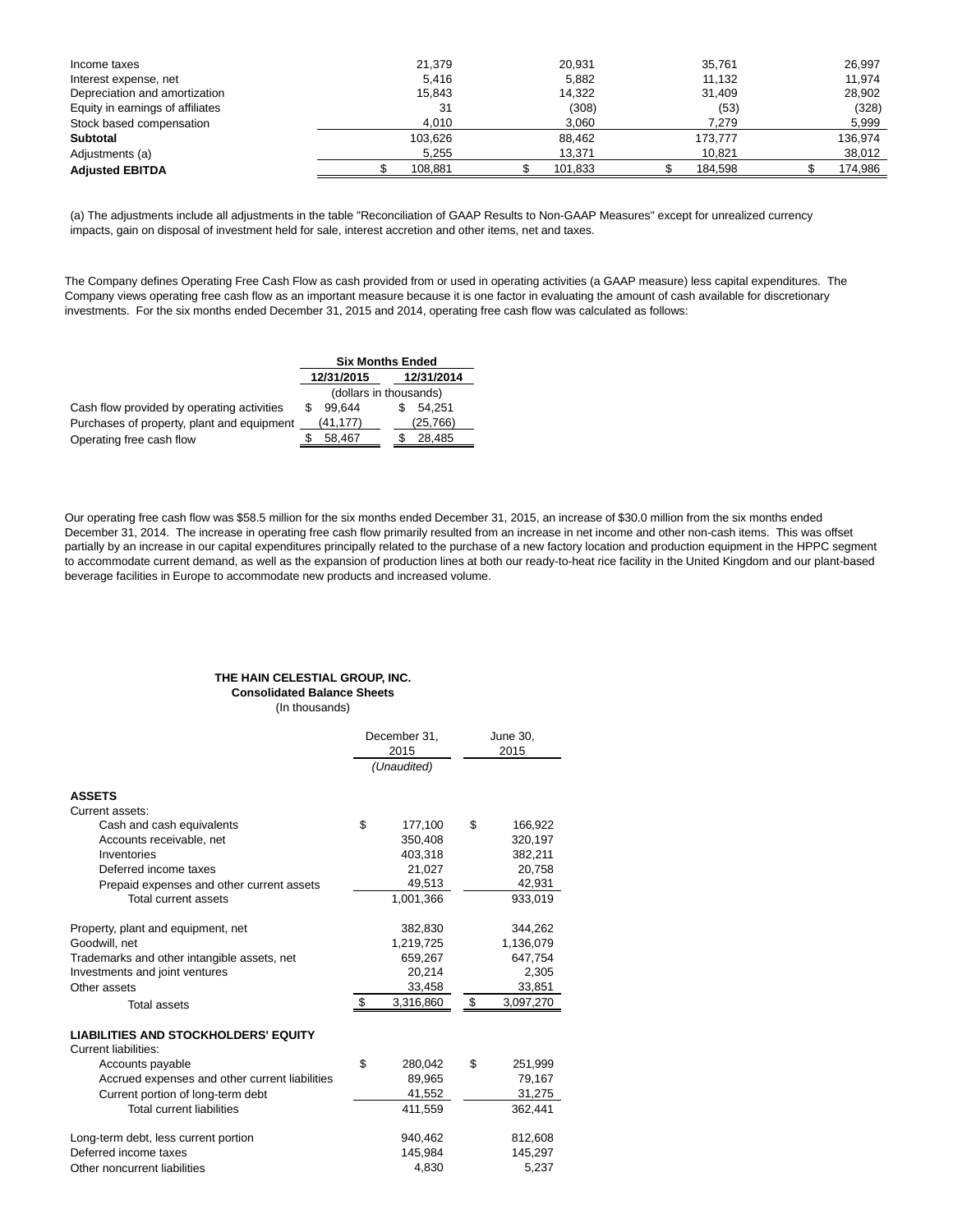| Total liabilities                          | 1,502,835       | 1,325,583 |
|--------------------------------------------|-----------------|-----------|
| Stockholders' equity:                      |                 |           |
| Common stock                               | 1.066           | 1,058     |
| Additional paid-in capital                 | 1,103,357       | 1,073,671 |
| Retained earnings                          | 885,763         | 797,514   |
| Accumulated other comprehensive loss       | (107,577)       | (42, 406) |
| Subtotal                                   | 1,882,609       | 1,829,837 |
| Treasury stock                             | (68,584)        | (58,150)  |
| Total stockholders' equity                 | 1,814,025       | 1,771,687 |
|                                            |                 |           |
| Total liabilities and stockholders' equity | \$<br>3,316,860 | 3,097,270 |

## **THE HAIN CELESTIAL GROUP, INC. Consolidated Statements of Income**

(unaudited and in thousands, except per share amounts)

|                                                                                 |         | Three Months Ended December 31, |              | Six Months Ended December 31, |  |
|---------------------------------------------------------------------------------|---------|---------------------------------|--------------|-------------------------------|--|
|                                                                                 | 2015    | 2014                            | 2015         | 2014                          |  |
|                                                                                 | \$      | \$                              | \$           | \$                            |  |
| Net sales                                                                       | 752,589 | 696,383                         | 1,439,777    | 1,327,640                     |  |
| Cost of sales                                                                   | 575,026 | 529,056                         | 1,110,167    | 1,034,469                     |  |
| Gross profit                                                                    | 177,563 | 167,327                         | 329,610      | 293,171                       |  |
| Selling, general and administrative expenses                                    | 82,607  | 88,621                          | 168,861      | 179,544                       |  |
| Amortization/impairment of acquired intangibles                                 | 4,736   | 4,303                           | 9,408        | 8,813                         |  |
| Acquisition related expenses, restructuring and<br>integration charges, net     | 2,498   | 391                             | 6,151        | 1,975                         |  |
| Operating income                                                                | 87,722  | 74,012                          | 145,190      | 102,839                       |  |
| Interest and other expenses, net                                                | 9,365   | 8,814                           | 21,233       | 12,740                        |  |
| Income before income taxes and equity in earnings of<br>equity-method investees | 78,357  | 65,198                          | 123,957      | 90,099                        |  |
| Provision for income taxes                                                      | 21,379  | 20,931                          | 35,761       | 26,997                        |  |
| Equity in net loss (income) of equity-method investees                          | 31      | (308)                           | (53)         | (328)                         |  |
|                                                                                 | \$      |                                 |              |                               |  |
| Net income                                                                      | 56,947  | 44,575<br>\$                    | 88,249<br>\$ | 63,430                        |  |
| Net income per common share:                                                    |         |                                 |              |                               |  |
| <b>Basic</b>                                                                    | 0.55    | \$<br>0.44                      | \$<br>0.86   | 0.63<br>\$                    |  |
| <b>Diluted</b>                                                                  | 0.55    | \$<br>0.43                      | \$<br>0.85   | \$<br>0.62                    |  |
| Weighted average common shares outstanding:                                     |         |                                 |              |                               |  |
| <b>Basic</b>                                                                    | 103,017 | 101,267                         | 102,912      | 100,975                       |  |
| <b>Diluted</b>                                                                  | 104,161 | 103,226                         | 104,209      | 102,941                       |  |

# **THE HAIN CELESTIAL GROUP, INC.**

 **Reconciliation of GAAP Results to Non-GAAP Measures** 

(unaudited and in thousands, except per share amounts)

|               | Three Months Ended December 31. |         |             |                          |  |               |               |         |  |  |
|---------------|---------------------------------|---------|-------------|--------------------------|--|---------------|---------------|---------|--|--|
|               | 2015 GAAP                       |         | Adiustments |                          |  | 2015 Adiusted | 2014 Adiusted |         |  |  |
|               |                                 |         |             |                          |  |               |               |         |  |  |
| Net sales     |                                 | 752.589 |             | $\overline{\phantom{a}}$ |  | 752,589       |               | 701,714 |  |  |
| Cost of sales |                                 | 575.026 |             | (841)                    |  | 574.185       |               | 523,967 |  |  |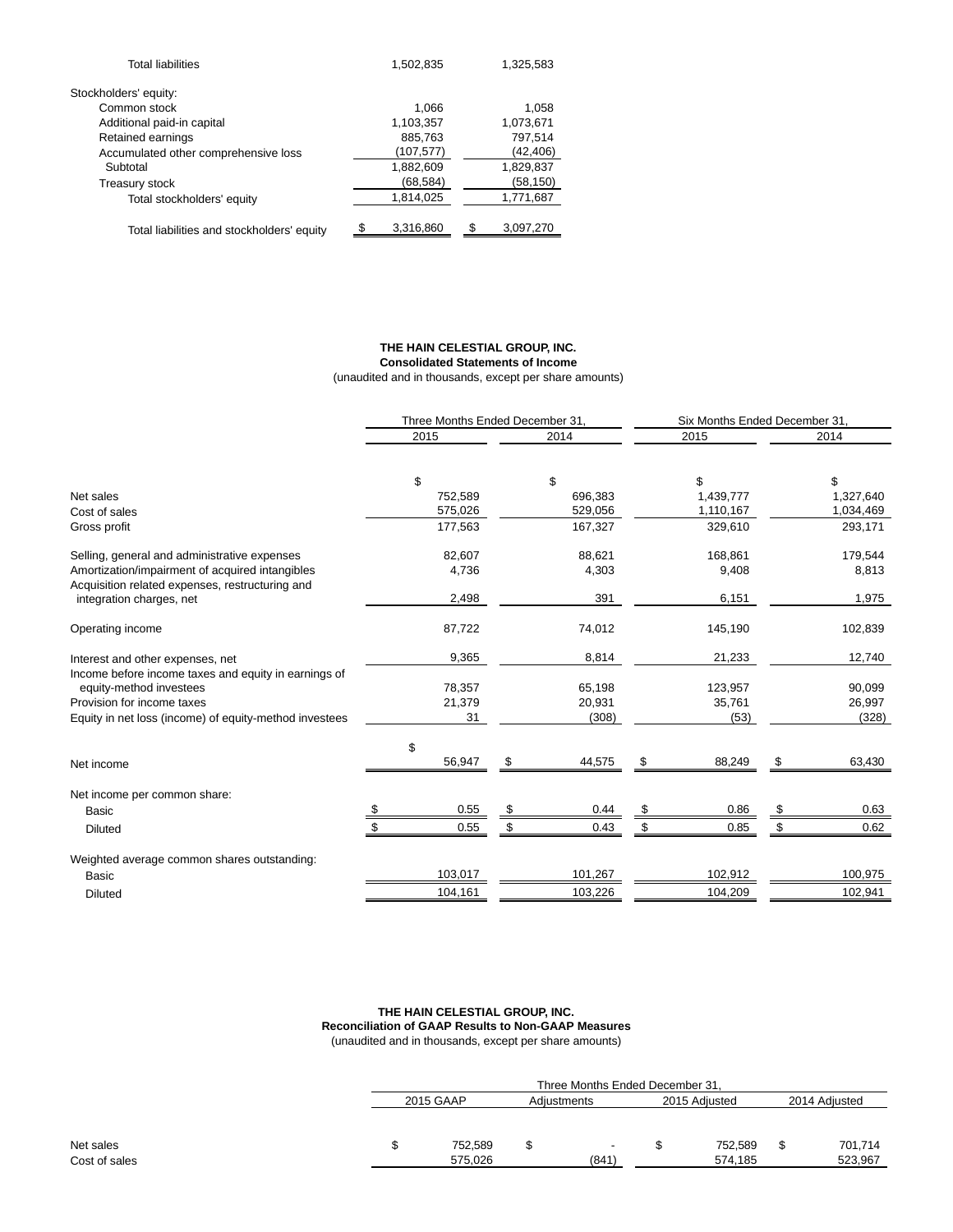| Gross profit                                                                | 177,563    |     | 841      |    | 178,404 | 177,747    |
|-----------------------------------------------------------------------------|------------|-----|----------|----|---------|------------|
| Selling, general and administrative expenses                                | 82,607     |     | (1,800)  |    | 80,807  | 86,061     |
| Amortization/impairment of acquired intangibles                             | 4,736      |     |          |    | 4,736   | 4,303      |
| Acquisition related expenses, restructuring and<br>integration charges, net | 2,498      |     | (2, 498) |    |         |            |
| Operating income                                                            | 87,722     |     | 5,139    |    | 92,861  | 87,383     |
| Interest and other expenses, net                                            | 9,365      |     | (2,980)  |    | 6,385   | 6,188      |
| Income before income taxes and equity in earnings of                        |            |     |          |    |         |            |
| equity-method investees                                                     | 78,357     |     | 8,119    |    | 86,476  | 81,195     |
| Provision for income taxes                                                  | 21,379     |     | 5,900    |    | 27,279  | 25,985     |
| Equity in net loss (income) of equity-method investees                      | 31         |     |          |    | 31      | (308)      |
| Net income                                                                  | 56,947     | \$. | 2,219    | S  | 59,166  | 55,518     |
|                                                                             |            |     |          |    |         |            |
| Net income per common share:                                                | \$<br>0.55 | \$  | 0.02     | \$ | 0.57    | \$<br>0.55 |
| Basic<br><b>Diluted</b>                                                     | \$<br>0.55 | \$  | 0.02     | \$ | 0.57    | \$<br>0.54 |
| Weighted average common shares outstanding:                                 |            |     |          |    |         |            |
| Basic                                                                       | 103,017    |     |          |    | 103,017 | 101,267    |
| <b>Diluted</b>                                                              | 104,161    |     |          |    | 104,161 | 103,226    |

|                                                        |                                                | FY 2015                  |                                          |       |    |                                                |                                          |       |
|--------------------------------------------------------|------------------------------------------------|--------------------------|------------------------------------------|-------|----|------------------------------------------------|------------------------------------------|-------|
|                                                        | Impact on Income<br><b>Before Income Taxes</b> |                          | Impact on Income<br><b>Tax Provision</b> |       |    | Impact on Income<br><b>Before Income Taxes</b> | Impact on Income<br><b>Tax Provision</b> |       |
|                                                        |                                                |                          |                                          |       |    |                                                |                                          |       |
| Nut butter recall                                      | \$                                             |                          | \$                                       |       | \$ | 5,331                                          | \$                                       | 2,026 |
| Net sales                                              |                                                | $\overline{\phantom{a}}$ |                                          |       |    | 5,331                                          |                                          | 2,026 |
| HPPC production interruption related to chiller        |                                                |                          |                                          |       |    |                                                |                                          |       |
| breakdown                                              |                                                | 841                      |                                          | 320   |    |                                                |                                          |       |
| Nut butter recall                                      |                                                |                          |                                          |       |    | (496)                                          |                                          | (188) |
| Fakenham inventory allowance for fire                  |                                                |                          |                                          |       |    | 900                                            |                                          | 187   |
| UK factory start-up costs                              |                                                |                          |                                          |       |    | 3,289                                          |                                          | 682   |
| Acquisition related integration costs                  |                                                |                          |                                          |       |    | 1,396                                          |                                          | 364   |
| Cost of sales                                          |                                                | 841                      |                                          | 320   |    | 5.089                                          |                                          | 1.045 |
|                                                        |                                                |                          |                                          |       |    |                                                |                                          |       |
| Celestial Seasonings marketing support related to new  |                                                |                          |                                          |       |    |                                                |                                          |       |
| packaging launch and Keurig transition                 |                                                | 1,800                    |                                          | 684   |    |                                                |                                          |       |
| Nut butter recall                                      |                                                |                          |                                          |       |    | 2,432                                          |                                          | 924   |
| <b>Litigation expenses</b>                             |                                                |                          |                                          |       |    | 128                                            |                                          | 49    |
| Selling, general and administrative expenses           |                                                | 1.800                    |                                          | 684   |    | 2,560                                          |                                          | 973   |
| Acquisition related fees and expenses, integration and |                                                |                          |                                          |       |    |                                                |                                          |       |
| restructuring charges, including severance             |                                                | 2,498                    |                                          | 549   |    | 391                                            |                                          | 142   |
| Acquisition related expenses, restructuring and        |                                                |                          |                                          |       |    |                                                |                                          |       |
| integration charges, net                               |                                                | 2,498                    |                                          | 549   |    | 391                                            |                                          | 142   |
|                                                        |                                                |                          |                                          |       |    |                                                |                                          |       |
| Unrealized currency impacts                            |                                                | 2,764                    |                                          | 980   |    | 2,626                                          |                                          | 868   |
| HPPC chiller disposal                                  |                                                | 216                      |                                          | 82    |    |                                                |                                          |       |
| Interest and other expenses, net                       |                                                | 2,980                    |                                          | 1,062 |    | 2,626                                          |                                          | 868   |
|                                                        |                                                |                          |                                          |       |    |                                                |                                          |       |
| UK tax rate change impact on deferred taxes and        |                                                |                          |                                          |       |    |                                                |                                          |       |
| uncertain tax position reserve                         |                                                |                          |                                          | 3,285 |    |                                                |                                          |       |
| Provision for income taxes                             |                                                |                          |                                          | 3,285 |    | $\blacksquare$                                 |                                          |       |
|                                                        |                                                |                          |                                          |       |    |                                                |                                          |       |
| Total adjustments                                      | \$                                             | 8,119                    | \$                                       | 5,900 | \$ | 15.997                                         | \$                                       | 5,054 |

**THE HAIN CELESTIAL GROUP, INC. Reconciliation of GAAP Results to Non-GAAP Measures**  (unaudited and in thousands, except per share amounts)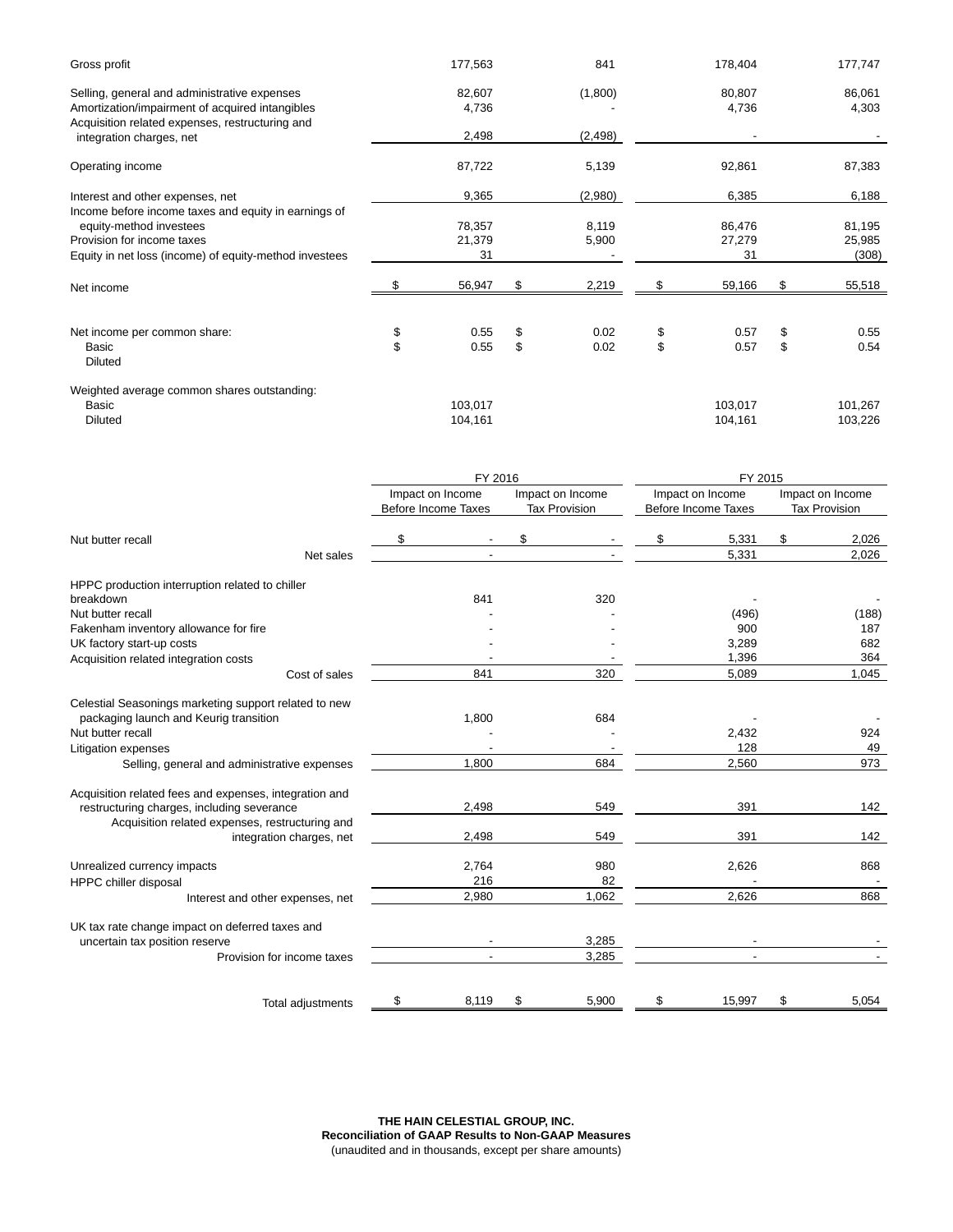|                                                                                                                                                                         | Six Months Ended December 31. |                           |             |                 |               |                           |               |                            |
|-------------------------------------------------------------------------------------------------------------------------------------------------------------------------|-------------------------------|---------------------------|-------------|-----------------|---------------|---------------------------|---------------|----------------------------|
|                                                                                                                                                                         | 2015 GAAP                     |                           | Adjustments |                 | 2015 Adjusted |                           | 2014 Adjusted |                            |
| Net sales<br>Cost of sales                                                                                                                                              | \$                            | 1,439,777<br>1,110,167    | \$          | (2,524)         | \$            | 1,439,777<br>1,107,643    | \$            | 1,344,341<br>1,015,338     |
| Gross profit                                                                                                                                                            |                               | 329,610                   |             | 2,524           |               | 332,134                   |               | 329,003                    |
| Selling, general and administrative expenses<br>Amortization/impairment of acquired intangibles<br>Acquisition related expenses, restructuring and                      |                               | 168,861<br>9,408          |             | (2, 234)        |               | 166,627<br>9,408          |               | 174,007<br>8,812           |
| integration charges, net                                                                                                                                                |                               | 6,151                     |             | (6, 151)        |               |                           |               |                            |
| Operating income                                                                                                                                                        |                               | 145,190                   |             | 10,909          |               | 156,099                   |               | 146,184                    |
| Interest and other expenses, net                                                                                                                                        |                               | 21,233                    |             | (7, 443)        |               | 13,790                    |               | 12,490                     |
| Income before income taxes and equity in earnings of<br>equity-method investees<br>Provision for income taxes<br>Equity in net loss (income) of equity-method investees |                               | 123,957<br>35,761<br>(53) |             | 18,352<br>9,276 |               | 142,309<br>45,037<br>(53) |               | 133,694<br>43,827<br>(328) |
| Net income                                                                                                                                                              |                               | 88,249                    | \$          | 9,076           | \$            | 97,325                    | \$            | 90,195                     |
| Net income per common share:<br>Basic<br><b>Diluted</b>                                                                                                                 | \$<br>\$                      | 0.86<br>0.85              | \$<br>\$    | 0.09<br>0.08    | \$<br>\$      | 0.95<br>0.93              | \$<br>\$      | 0.89<br>0.88               |
| Weighted average common shares outstanding:<br><b>Basic</b><br><b>Diluted</b>                                                                                           |                               | 102,912<br>104,209        |             |                 |               | 102,912<br>104,209        |               | 100,975<br>102,941         |

|                                                           | FY 2016             |                      | FY 2015             |                      |  |  |
|-----------------------------------------------------------|---------------------|----------------------|---------------------|----------------------|--|--|
|                                                           | Impact on Income    | Impact on Income     | Impact on Income    | Impact on Income     |  |  |
|                                                           | Before Income Taxes | <b>Tax Provision</b> | Before Income Taxes | <b>Tax Provision</b> |  |  |
| Nut butter recall                                         | \$                  | \$                   | \$<br>15,773        | \$<br>5,994          |  |  |
| European non-dairy beverage withdrawal                    |                     |                      | 928                 | 316                  |  |  |
| Net sales                                                 |                     |                      | 16,701              | 6,310                |  |  |
| HPPC production interruption related to chiller breakdown | 841                 | 320                  |                     |                      |  |  |
| US warehouse consolidation project                        | 426                 | 162                  |                     |                      |  |  |
| Nut butter recall                                         |                     |                      | 9,428               | 3,583                |  |  |
| European non-dairy beverage withdrawal                    |                     |                      | 1,259               | 428                  |  |  |
| Fakenham inventory allowance for fire                     |                     |                      | 900                 | 187                  |  |  |
| UK factory start-up costs                                 | 743                 | 149                  | 6,021               | 1,249                |  |  |
| Acquisition related integration costs                     | 514                 | 155                  | 1,523               | 390                  |  |  |
| Cost of sales                                             | 2.524               | 786                  | 19,131              | 5,837                |  |  |
| Celestial Seasonings marketing support related to new     |                     |                      |                     |                      |  |  |
| packaging launch and Keurig transition                    | 2,004               | 762                  |                     |                      |  |  |
| Tilda fire insurance recovery costs                       | 230                 | 46                   |                     |                      |  |  |
| Nut butter recall                                         |                     |                      | 4,909               | 1,864                |  |  |
| <b>Litigation expenses</b>                                |                     |                      | 373                 | 142                  |  |  |
| Acquisition related integration costs                     |                     |                      | 256                 | 77                   |  |  |
| Selling, general and administrative expenses              | 2.234               | 808                  | 5.538               | 2.083                |  |  |
| Acquisition related fees and expenses, integration and    |                     |                      |                     |                      |  |  |
| restructuring charges, including severance                | 6,151               | 1,929                | 1,694               | 637                  |  |  |
| Contingent consideration expense                          |                     |                      | 281                 |                      |  |  |
| Acquisition related expenses, restructuring and           |                     |                      |                     |                      |  |  |
| integration charges, net                                  | 6,151               | 1,929                | 1,975               | 637                  |  |  |
| Unrealized currency impacts                               | 7,227               | 2,386                | 5,816               | 1,933                |  |  |
| Gain on disposal of investment held for sale              |                     |                      | (311)               |                      |  |  |
| Gain on pre-existing investment in HPPC                   |                     |                      | (5, 334)            |                      |  |  |
| Interest accretion and other items, net                   |                     |                      | 79                  | 30                   |  |  |
| HPPC chiller disposal                                     | 216                 | 82                   |                     |                      |  |  |
| Interest and other expenses, net                          | 7,443               | 2,468                | 250                 | 1,963                |  |  |
| UK tax rate change impact on deferred taxes and           |                     |                      |                     |                      |  |  |
| uncertain tax position reserve                            |                     | 3,285                |                     |                      |  |  |